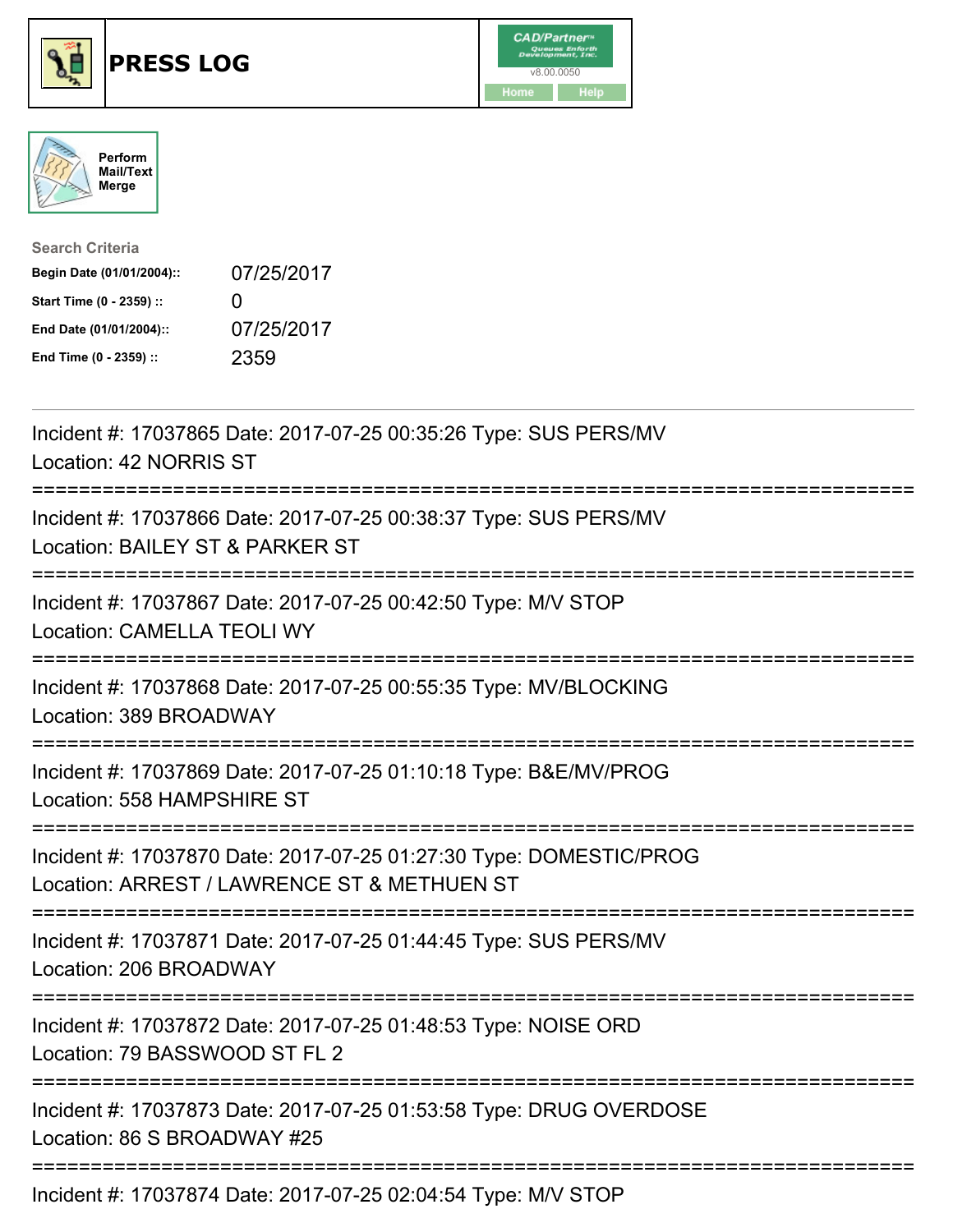| Location: ARLINGTON ST & CHELMSFORD ST                                                                                        |
|-------------------------------------------------------------------------------------------------------------------------------|
| Incident #: 17037875 Date: 2017-07-25 02:10:31 Type: NOISE ORD<br>Location: 79 BASSWOOD ST                                    |
| Incident #: 17037876 Date: 2017-07-25 02:17:43 Type: ALARM/BURG<br>Location: NECCO / 78 AMESBURY ST                           |
| Incident #: 17037877 Date: 2017-07-25 02:21:01 Type: ALARM/BURG<br>Location: WENDYS / 55 HAMPSHIRE ST                         |
| Incident #: 17037878 Date: 2017-07-25 02:27:27 Type: TOW/REC/STOL<br>Location: 333 HOWARD ST                                  |
| Incident #: 17037879 Date: 2017-07-25 02:48:23 Type: M/V STOP<br>Location: AVON ST & BRUCE ST                                 |
| ;=====================<br>Incident #: 17037880 Date: 2017-07-25 03:39:13 Type: M/V STOP<br>Location: S UNION ST & WINTHROP AV |
| Incident #: 17037881 Date: 2017-07-25 03:50:35 Type: M/V STOP<br>Location: MARGIN ST & MELVIN ST                              |
| Incident #: 17037882 Date: 2017-07-25 04:08:05 Type: ASSSIT OTHER PD<br>Location: BENNINGTON ST & ERVING AV                   |
| Incident #: 17037883 Date: 2017-07-25 04:23:34 Type: ALARM/BURG<br>Location: WALL EXPERIMENTAL STATION / 37 SHATTUCK ST       |
| Incident #: 17037884 Date: 2017-07-25 04:51:48 Type: M/V STOP<br>Location: CARVER ST & SALEM ST                               |
| Incident #: 17037885 Date: 2017-07-25 04:53:25 Type: M/V STOP<br>Location: MERRIMACK ST & PARKER ST                           |
| Incident #: 17037886 Date: 2017-07-25 04:53:56 Type: SUS PERS/MV<br>Location: 308 WATER ST                                    |
| Incident #: 17037887 Date: 2017-07-25 04:54:22 Type: M/V STOP<br>Location: 360 MERRIMACK ST                                   |
| Incident #: 17037888 Date: 2017-07-25 04:55:26 Type: M/V STOP                                                                 |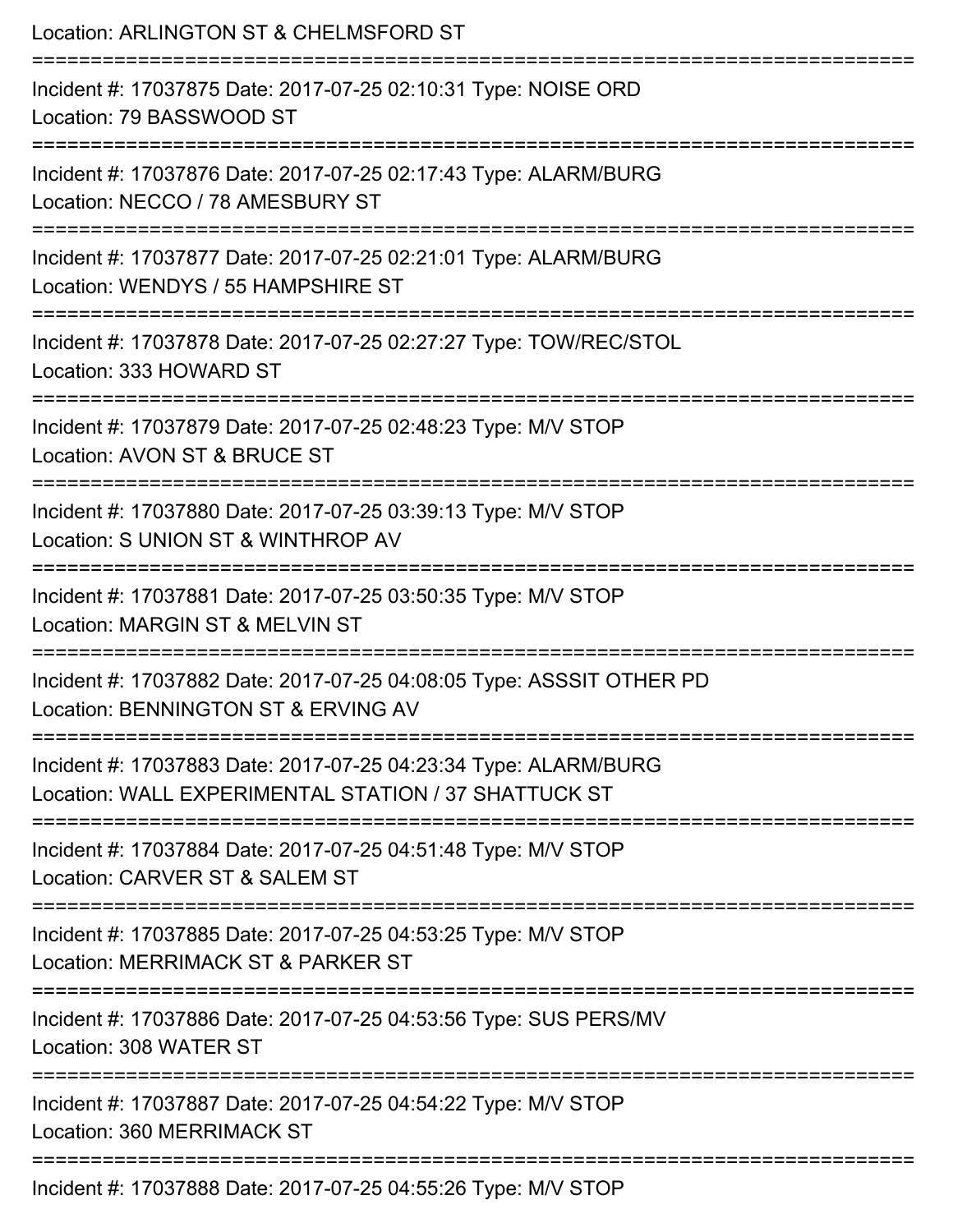| Incident #: 17037889 Date: 2017-07-25 04:56:32 Type: M/V STOP<br>Location: MYRTLE ST & SARATOGA ST     |
|--------------------------------------------------------------------------------------------------------|
| Incident #: 17037890 Date: 2017-07-25 04:59:55 Type: M/V STOP<br>Location: FITZ ST & LAWRENCE ST       |
| Incident #: 17037891 Date: 2017-07-25 05:01:36 Type: E911 HANGUP<br>Location: 14 JACKSON ST            |
| Incident #: 17037893 Date: 2017-07-25 05:07:05 Type: MV/BLOCKING<br>Location: TOW / 21 KENNETH ST      |
| Incident #: 17037892 Date: 2017-07-25 05:07:16 Type: M/V STOP<br>Location: JEFFERSON ST & MT VERNON ST |
| Incident #: 17037894 Date: 2017-07-25 05:09:06 Type: M/V STOP<br>Location: MASON ST & WATER ST         |
| Incident #: 17037895 Date: 2017-07-25 05:10:30 Type: M/V STOP<br>Location: 353 ESSEX ST                |
| Incident #: 17037896 Date: 2017-07-25 05:15:06 Type: M/V STOP<br>Location: ESSEX ST & GREENWOOD ST     |
| Incident #: 17037897 Date: 2017-07-25 05:19:04 Type: SUS PERS/MV<br>Location: CRESTSHIRE DR & ZANNI AV |
| Incident #: 17037898 Date: 2017-07-25 05:38:02 Type: MEDIC SUPPORT<br>Location: 249 FARNHAM ST #3      |
| Incident #: 17037899 Date: 2017-07-25 05:45:50 Type: M/V STOP<br>Location: BROOKFIELD ST & EASTON ST   |
| Incident #: 17037900 Date: 2017-07-25 06:05:41 Type: M/V STOP<br>Location: S UNION ST & SALEM ST       |
| Incident #: 17037901 Date: 2017-07-25 06:22:48 Type: NOTIFICATION<br>Location: 7 SUMMER ST             |
| Incident #: 17037902 Date: 2017-07-25 06:50:27 Type: TRANSPORT                                         |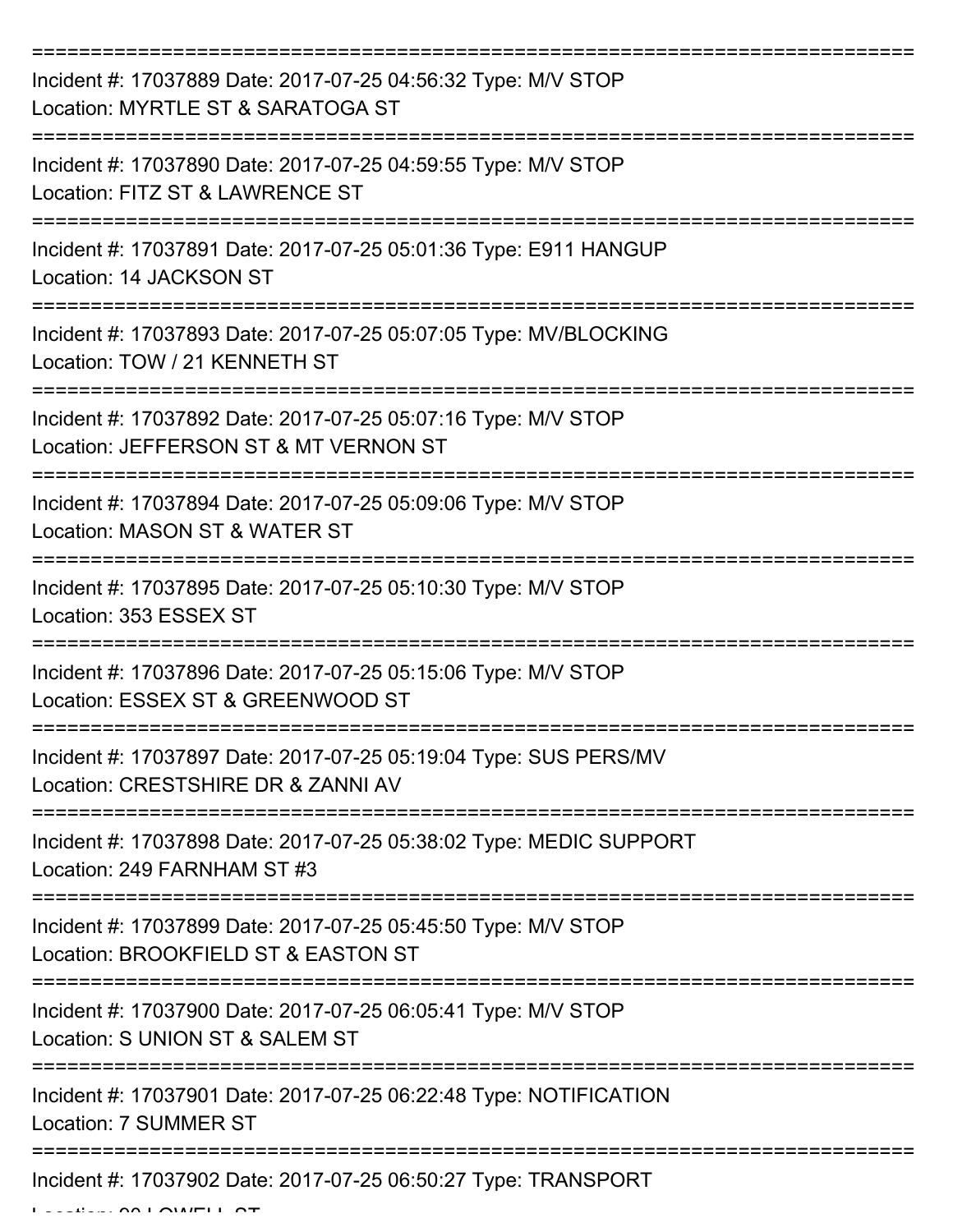| Incident #: 17037903 Date: 2017-07-25 07:03:08 Type: M/V STOP<br>Location: S UNION ST & WINTHROP AV                           |
|-------------------------------------------------------------------------------------------------------------------------------|
| Incident #: 17037904 Date: 2017-07-25 07:19:42 Type: NOTIFICATION<br>Location: 25 FOREST ST                                   |
| Incident #: 17037905 Date: 2017-07-25 07:33:04 Type: M/V STOP<br>Location: GARDEN ST & NEWBURY ST                             |
| Incident #: 17037906 Date: 2017-07-25 07:33:35 Type: PARK & WALK<br>Location: 205 BROADWAY                                    |
| Incident #: 17037907 Date: 2017-07-25 07:52:26 Type: VIO CITY ORD<br>Location: EXCHANGE ST & LAWRENCE ST                      |
| Incident #: 17037908 Date: 2017-07-25 07:53:08 Type: UNWANTEDGUEST<br>Location: NE CARDIOLOGY / 25 MARSTON ST #SUITE 404 FL 4 |
| --------------------<br>Incident #: 17037909 Date: 2017-07-25 08:28:07 Type: SUS PERS/MV<br>Location: 53 KENDALL ST           |
| Incident #: 17037910 Date: 2017-07-25 08:34:38 Type: AUTO ACC/NO PI<br>Location: 205 BROADWAY                                 |
| Incident #: 17037911 Date: 2017-07-25 09:04:34 Type: AUTO ACC/NO PI<br>Location: CENTRE ST & SPRUCE ST                        |
| Incident #: 17037912 Date: 2017-07-25 09:13:17 Type: AUTO ACC/NO PI<br>Location: ANDOVER ST & LAWRENCIAN DR                   |
| Incident #: 17037913 Date: 2017-07-25 09:14:14 Type: MAL DAMAGE<br>Location: GRACE EPISCOPAL CHURCH / 35 JACKSON ST           |
| Incident #: 17037914 Date: 2017-07-25 09:34:35 Type: DISTURBANCE<br>Location: 12 METHUEN ST                                   |
| Incident #: 17037915 Date: 2017-07-25 09:37:33 Type: SEX OFF. PAST<br>Location: LAWRENCE GENERAL HOSPITAL / 1 GENERAL ST      |
| Incident #: 17037916 Date: 2017-07-25 10:04:39 Type: M/V STOP<br>Location: EVETED CT & CADEIEI N CT                           |
|                                                                                                                               |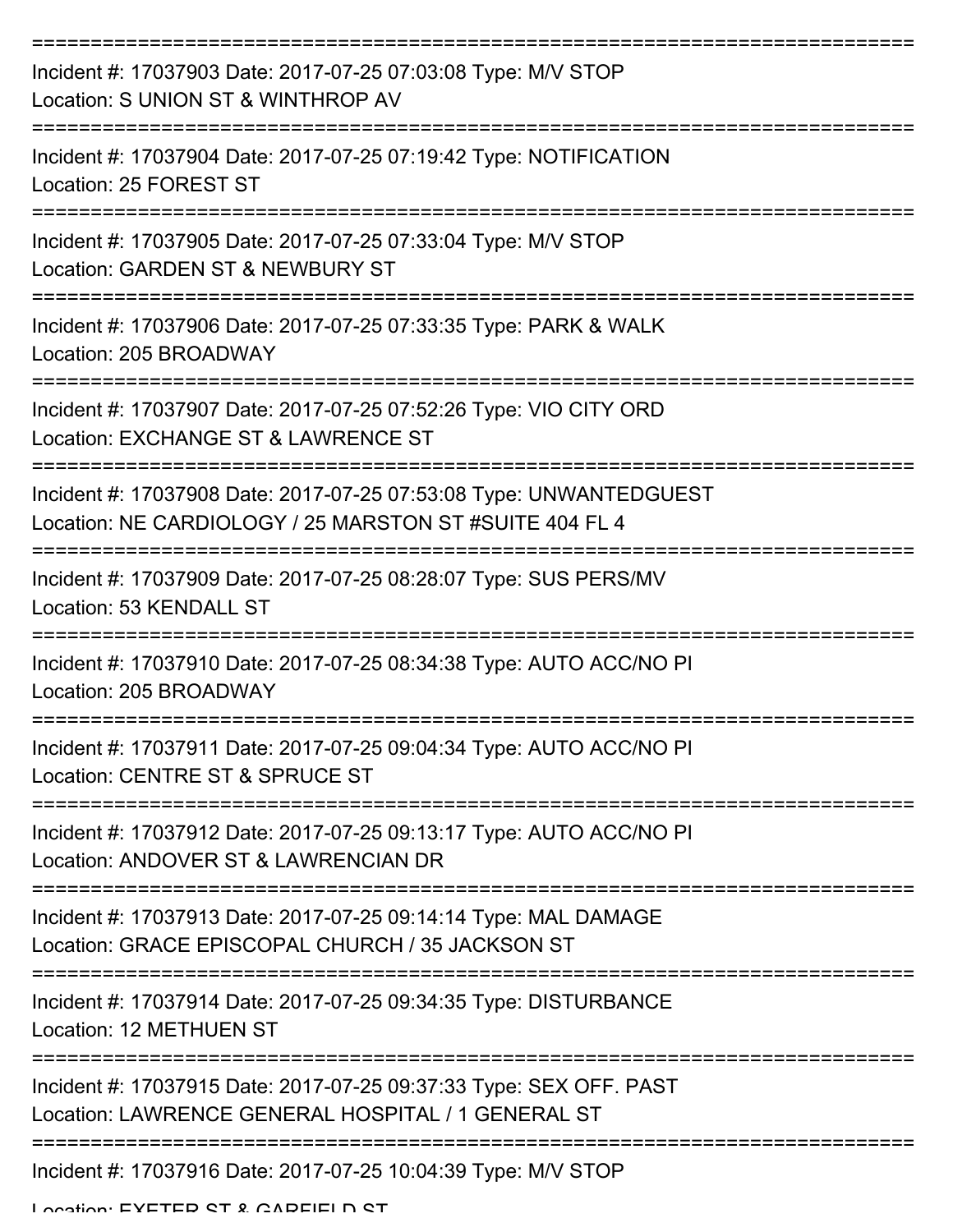| Incident #: 17037917 Date: 2017-07-25 10:16:52 Type: GENERAL SERV<br>Location: 352 AMES ST              |
|---------------------------------------------------------------------------------------------------------|
| Incident #: 17037918 Date: 2017-07-25 10:17:27 Type: INVESTIGATION<br>Location: 194 GARDEN ST           |
| Incident #: 17037919 Date: 2017-07-25 10:30:21 Type: WARRANT SERVE<br>Location: 137 WEST ST             |
| Incident #: 17037920 Date: 2017-07-25 10:35:16 Type: M/V STOP<br>Location: 7 WATER ST                   |
| Incident #: 17037922 Date: 2017-07-25 10:39:04 Type: MISSING PERS<br>Location: 182 SARATOGA ST          |
| Incident #: 17037921 Date: 2017-07-25 10:40:14 Type: M/V STOP<br>Location: BROADWAY & ESSEX ST          |
| Incident #: 17037923 Date: 2017-07-25 10:45:05 Type: DRUG OVERDOSE<br>Location: MCDONALDS / 50 BROADWAY |
| Incident #: 17037924 Date: 2017-07-25 10:53:28 Type: SUS PERS/MV<br>Location: 85 HIGH ST                |
| Incident #: 17037925 Date: 2017-07-25 10:54:11 Type: M/V STOP<br>Location: MERRIMACK ST & S BROADWAY    |
| Incident #: 17037927 Date: 2017-07-25 10:57:38 Type: B&E/PAST<br>Location: 53 BRADFORD ST #14           |
| Incident #: 17037926 Date: 2017-07-25 10:59:38 Type: M/V STOP<br>Location: 380 BROADWAY                 |
| Incident #: 17037928 Date: 2017-07-25 11:05:26 Type: 911 HANG UP<br>Location: 30 BROOK ST #1            |
| Incident #: 17037929 Date: 2017-07-25 11:05:53 Type: KEEP PEACE<br>Location: 33 DARTMOUTH ST            |
| Incident #: 17037930 Date: 2017-07-25 11:14:50 Type: DOMESTIC/PAST<br>Location: 103 BUNKERHILL ST       |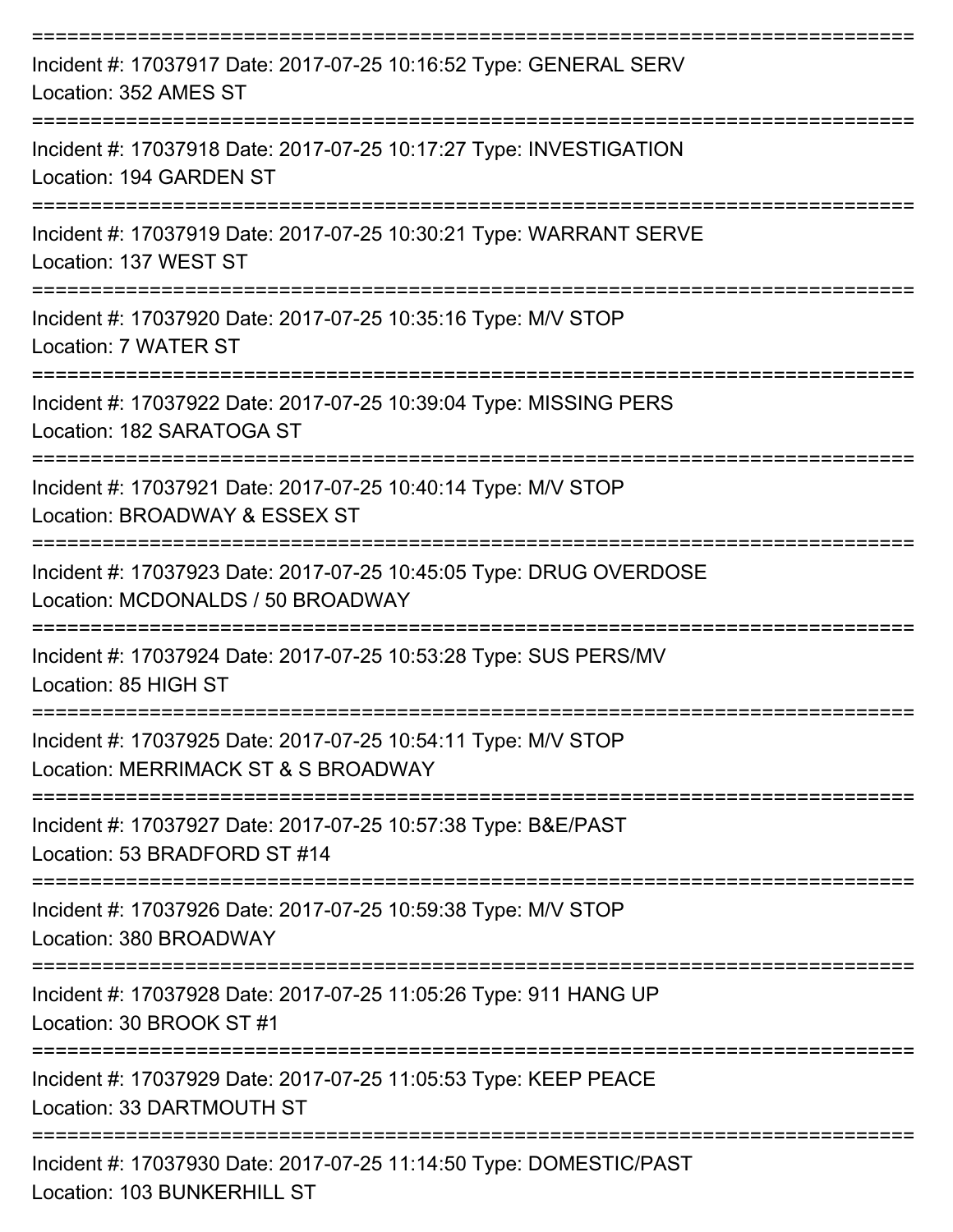| Incident #: 17037931 Date: 2017-07-25 11:15:01 Type: ALARM/BURG<br>Location: HERNANDEZ RESD / 21 BELMONT ST #APT 2                                           |
|--------------------------------------------------------------------------------------------------------------------------------------------------------------|
| =================================<br>--------------------------<br>Incident #: 17037933 Date: 2017-07-25 11:17:00 Type: HARASSMENT<br>Location: 257 BROADWAY |
| Incident #: 17037932 Date: 2017-07-25 11:19:18 Type: ALARM/BURG<br>Location: NEW CONFERENCE METHODIST CHURCH / 207 HAVERHILL ST                              |
| Incident #: 17037934 Date: 2017-07-25 11:42:06 Type: M/V STOP<br><b>Location: WINTHROP AVE</b>                                                               |
| Incident #: 17037935 Date: 2017-07-25 11:50:09 Type: 209A/SERVE<br>Location: 252 EAST HAVERHILL                                                              |
| Incident #: 17037936 Date: 2017-07-25 11:50:53 Type: INVESTIGATION<br>Location: 102 BAILEY ST                                                                |
| Incident #: 17037937 Date: 2017-07-25 11:55:16 Type: 209A/SERVE<br><b>Location: 2 KENDALL ST</b>                                                             |
| Incident #: 17037938 Date: 2017-07-25 12:06:33 Type: 209A/SERVE<br>Location: 152 BERKLEY ST                                                                  |
| Incident #: 17037939 Date: 2017-07-25 12:07:48 Type: M/V STOP<br>Location: MRKET & PARKER                                                                    |
| Incident #: 17037940 Date: 2017-07-25 12:14:49 Type: INVESTIGATION<br>Location: 90 LOWELL ST                                                                 |
| Incident #: 17037942 Date: 2017-07-25 12:15:58 Type: STOLEN PROP<br>Location: 2 INMAN ST #2                                                                  |
| Incident #: 17037941 Date: 2017-07-25 12:16:18 Type: M/V STOP<br>Location: 25 MRSTON ST                                                                      |
| Incident #: 17037943 Date: 2017-07-25 12:20:07 Type: M/V STOP<br>Location: ANDOVER ST & PARKER ST                                                            |
| Incident #: 17037944 Date: 2017-07-25 12:20:50 Type: 209A/SERVE<br>Location: 2 FLORENCE CT                                                                   |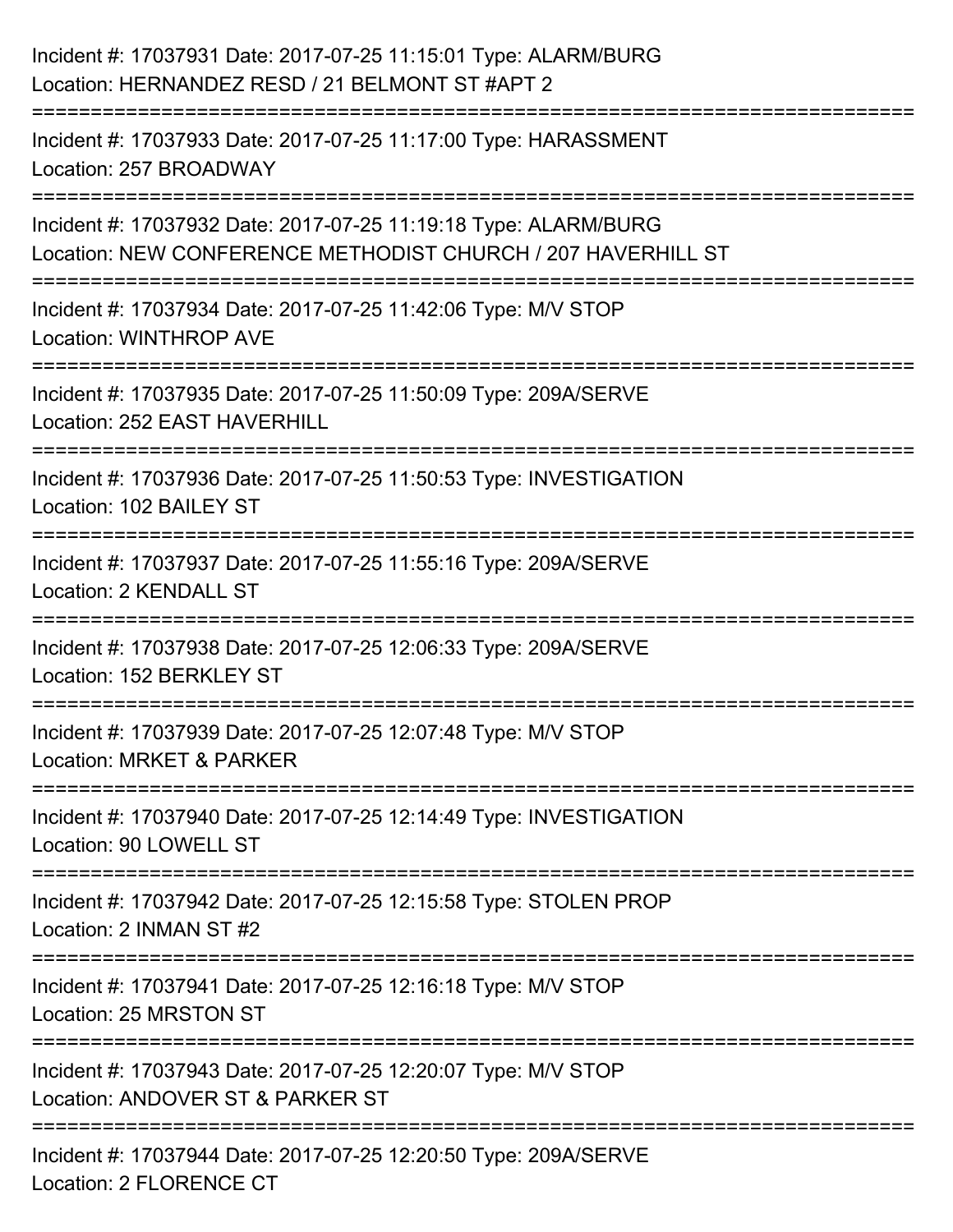| Incident #: 17037945 Date: 2017-07-25 12:26:48 Type: 209A/SERVE<br>Location: 317 LOWELL ST                                                                                             |
|----------------------------------------------------------------------------------------------------------------------------------------------------------------------------------------|
| Incident #: 17037946 Date: 2017-07-25 12:26:54 Type: TOW OF M/V<br><b>Location: 18 SAUNDERS ST</b>                                                                                     |
| Incident #: 17037947 Date: 2017-07-25 12:31:30 Type: MEDIC SUPPORT<br>Location: LIGHTSHIP LIQUOR INC / 94 S UNION ST<br>===============================<br>=========================== |
| Incident #: 17037948 Date: 2017-07-25 12:50:28 Type: 209A/SERVE<br><b>Location: BOWDOIN ST</b>                                                                                         |
| Incident #: 17037949 Date: 2017-07-25 13:03:14 Type: 209A/SERVE<br>Location: 105 FARNHAM ST                                                                                            |
| Incident #: 17037950 Date: 2017-07-25 13:06:21 Type: DISTURBANCE<br>Location: 4 UNION ST #502                                                                                          |
| Incident #: 17037951 Date: 2017-07-25 13:22:07 Type: 209A/SERVE<br>Location: 215 FARNHAM ST                                                                                            |
| Incident #: 17037952 Date: 2017-07-25 13:29:35 Type: 209A/SERVE<br>Location: 46 ANDOVER ST                                                                                             |
| Incident #: 17037953 Date: 2017-07-25 13:40:41 Type: 209A/SERVE<br>Location: 4 KENT ST                                                                                                 |
| Incident #: 17037954 Date: 2017-07-25 13:41:21 Type: MAL DAMAGE<br>Location: 11 WALNUT ST                                                                                              |
| Incident #: 17037955 Date: 2017-07-25 13:42:41 Type: WARRANT SERVE<br>Location: 279 PARK ST                                                                                            |
| Incident #: 17037956 Date: 2017-07-25 13:43:39 Type: WARRANT SERVE<br>Location: 238 HAVERHILL ST FL 1                                                                                  |
| Incident #: 17037957 Date: 2017-07-25 13:52:10 Type: M/V STOP<br>Location: M80707 / CAMBRIDGE ST & WINTHROP AV                                                                         |
| Incident #: 17037958 Date: 2017-07-25 14:00:28 Type: MISSING PERS<br>Location: 3 SPRING ST                                                                                             |

===========================================================================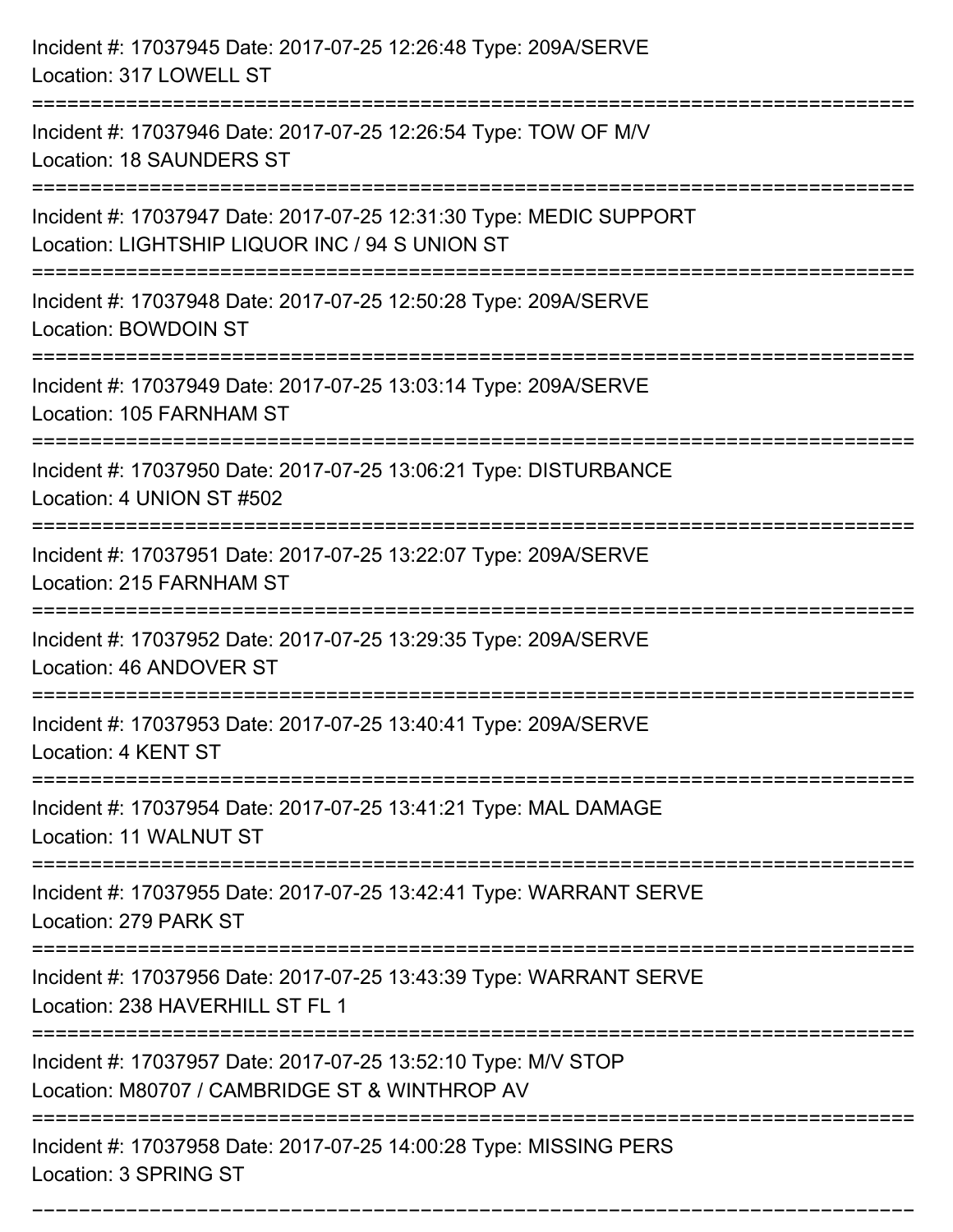| Incident #: 17037959 Date: 2017-07-25 14:09:22 Type: MV/BLOCKING<br>Location: HAVERHILL ST & UNION ST                                  |
|----------------------------------------------------------------------------------------------------------------------------------------|
| Incident #: 17037960 Date: 2017-07-25 14:11:56 Type: HIT & RUN M/V<br>Location: 60 MYRTLE ST                                           |
| Incident #: 17037961 Date: 2017-07-25 14:20:21 Type: AUTO ACC/PI<br>Location: 137 LAWRENCE ST<br>===================================== |
| Incident #: 17037962 Date: 2017-07-25 14:26:18 Type: FRAUD<br>Location: 90 LOWELL ST                                                   |
| Incident #: 17037963 Date: 2017-07-25 14:32:11 Type: MAN DOWN<br>Location: 450 HAVERHILL ST                                            |
| Incident #: 17037964 Date: 2017-07-25 14:43:17 Type: DISTURBANCE<br>Location: 88 BEACON ST #REAR                                       |
| Incident #: 17037965 Date: 2017-07-25 14:45:02 Type: M/V STOP<br>Location: BRADFORD ST & BROADWAY                                      |
| Incident #: 17037966 Date: 2017-07-25 14:45:30 Type: MAL DAMAGE<br>Location: BOOST MOBILE / 178 LAWRENCE ST                            |
| Incident #: 17037967 Date: 2017-07-25 14:46:39 Type: 209A/SERVE<br>Location: 1 BUNKERHILL ST                                           |
| Incident #: 17037968 Date: 2017-07-25 14:51:24 Type: SUS PERS/MV<br><b>Location: 5 VERMONT ST</b>                                      |
| Incident #: 17037969 Date: 2017-07-25 14:53:43 Type: TOW/REPOSSED<br>Location: 132 FOSTER ST                                           |
| Incident #: 17037970 Date: 2017-07-25 14:57:20 Type: AUTO ACC/NO PI<br>Location: 50 ISLAND ST                                          |
| Incident #: 17037971 Date: 2017-07-25 14:57:25 Type: M/V STOP<br>Location: 410 ESSEX ST                                                |
| Incident #: 17037972 Date: 2017-07-25 15:09:07 Type: M/V STOP<br>Location: 33 S BROADWAY                                               |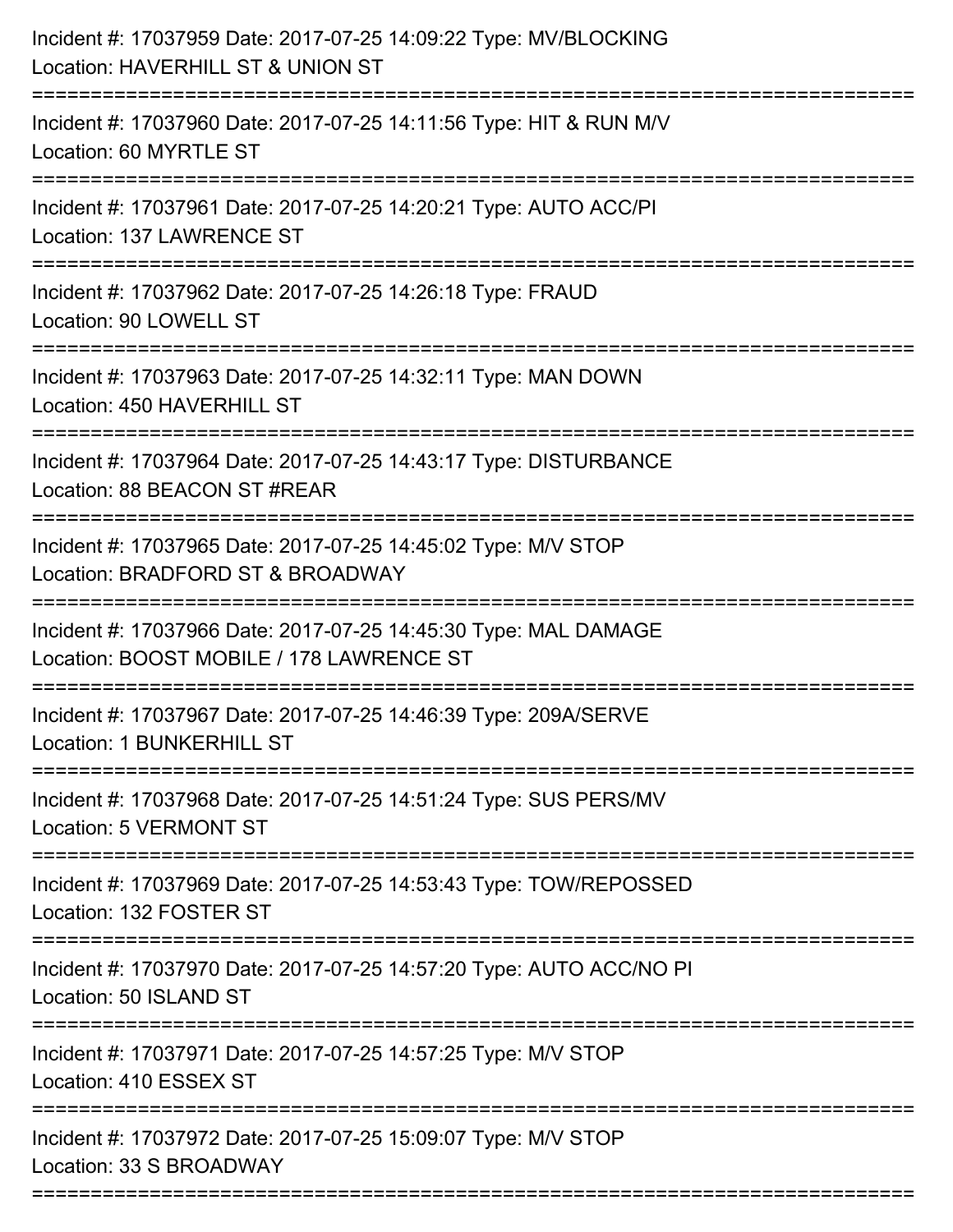Location: LAWRENCE ST & LOWELL ST =========================================================================== Incident #: 17037974 Date: 2017-07-25 15:13:30 Type: M/V STOP Location: MARKET ST & PARKER ST =========================================================================== Incident #: 17037975 Date: 2017-07-25 15:18:45 Type: MISSING PERS Location: 337 AMES ST =========================================================================== Incident #: 17037976 Date: 2017-07-25 15:27:01 Type: UNWANTEDGUEST Location: 222 ESSEX ST FL 2 =========================================================================== Incident #: 17037977 Date: 2017-07-25 15:27:50 Type: INVESTIGATION Location: 550 BROADWAY =========================================================================== Incident #: 17037978 Date: 2017-07-25 15:34:01 Type: ROBBERY ARMED Location: SANTANDER BANK / 460 S UNION ST =========================================================================== Incident #: 17037979 Date: 2017-07-25 15:45:56 Type: M/V STOP Location: WINTHROP AV =========================================================================== Incident #: 17037980 Date: 2017-07-25 15:53:52 Type: M/V STOP Location: JACKSON ST & METHUEN ST =========================================================================== Incident #: 17037981 Date: 2017-07-25 15:56:12 Type: GENERAL SERV Location: 451 S BROADWAY FL 1 =========================================================================== Incident #: 17037982 Date: 2017-07-25 16:07:04 Type: NOISE ORD Location: E HAVERHILL ST & ELM ST =========================================================================== Incident #: 17037986 Date: 2017-07-25 16:25:50 Type: THREATS Location: 14 CRESCENT ST =========================================================================== Incident #: 17037983 Date: 2017-07-25 16:30:41 Type: SUS PERS/MV Location: 430 CANAL ST =========================================================================== Incident #: 17037984 Date: 2017-07-25 16:32:14 Type: AUTO ACC/NO PI Location: 73 WINTHROP AV =========================================================================== Incident #: 17037985 Date: 2017-07-25 16:35:03 Type: M/V STOP Location: 500 MERRIMACK ST ===========================================================================

Incident #: 17037987 Date: 2017 07 25 16:46:37 Type: 2017 07 25 16:46:37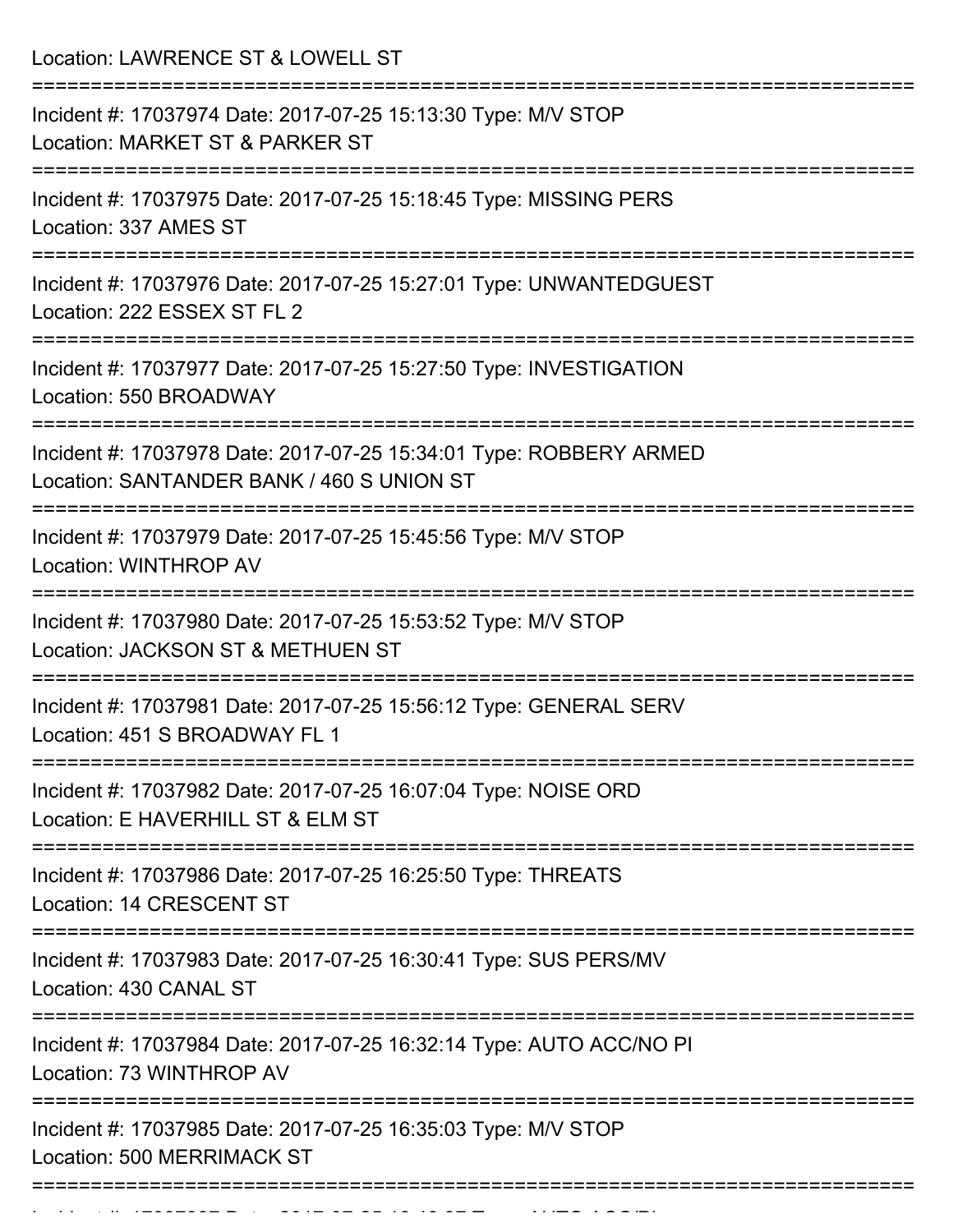Location: CROSS ST & MANCHESTER ST

| Incident #: 17037988 Date: 2017-07-25 16:47:41 Type: UNWANTEDGUEST<br>Location: 305 PROSPECT ST FL 2             |
|------------------------------------------------------------------------------------------------------------------|
| Incident #: 17037990 Date: 2017-07-25 16:48:22 Type: VIO 209A<br>Location: 2 APPLETON ST                         |
| Incident #: 17037989 Date: 2017-07-25 16:52:28 Type: HIT & RUN M/V<br>Location: 50 ALLEN ST                      |
| Incident #: 17037991 Date: 2017-07-25 17:07:28 Type: KEEP PEACE<br>Location: 42 NORRIS ST                        |
| Incident #: 17037993 Date: 2017-07-25 17:09:01 Type: KEEP PEACE<br>Location: 267 S BROADWAY                      |
| Incident #: 17037992 Date: 2017-07-25 17:14:32 Type: DISTURBANCE<br>Location: 18 BELLEVUE ST<br>---------------- |
| Incident #: 17037994 Date: 2017-07-25 17:22:54 Type: CK WELL BEING<br>Location: LAWLOR SCHOOL / 4 LEXINGTON ST   |
| Incident #: 17037995 Date: 2017-07-25 17:34:42 Type: M/V STOP<br>Location: CAMBRIDGE ST & S UNION ST             |
| Incident #: 17037996 Date: 2017-07-25 17:36:21 Type: 209A/VIOLATION<br>Location: WAKL IN WALK IN / 600 BROADWAY  |
| Incident #: 17037997 Date: 2017-07-25 17:44:46 Type: MV/BLOCKING<br>Location: 135 WEST ST                        |
| Incident #: 17037998 Date: 2017-07-25 17:45:39 Type: DISTURBANCE<br>Location: 15 UNION ST                        |
| Incident #: 17037999 Date: 2017-07-25 18:00:48 Type: M/V STOP<br>Location: HAVERHILL ST & LAWRENCE ST            |
| Incident #: 17038000 Date: 2017-07-25 18:07:20 Type: SUS PERS/MV<br>Location: CARVER ST & MERRIMACK ST           |
|                                                                                                                  |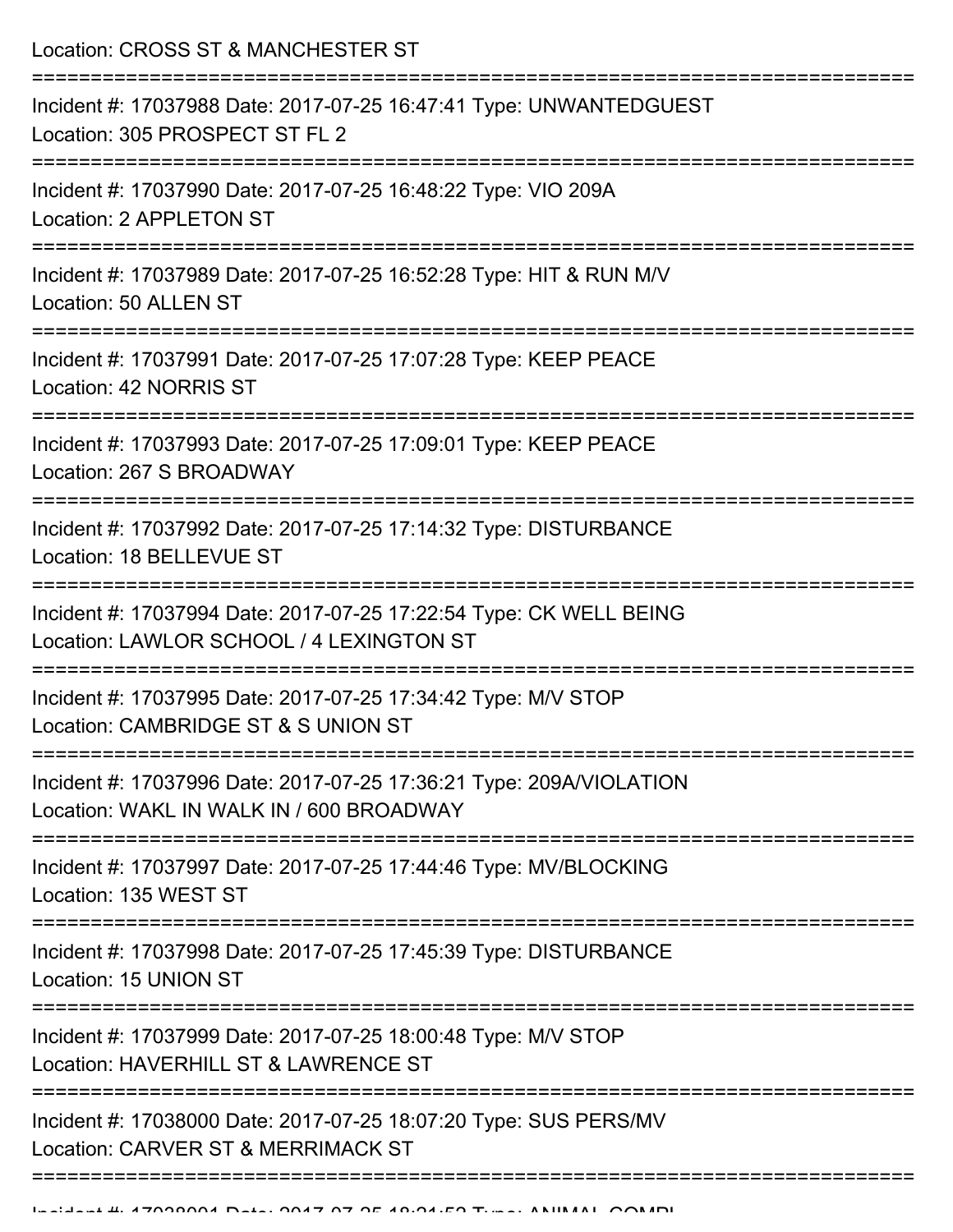| Location: WALK IN / 25 BUSWELL ST FL 1                                                                                       |
|------------------------------------------------------------------------------------------------------------------------------|
| Incident #: 17038002 Date: 2017-07-25 18:30:36 Type: M/V STOP<br>Location: EMBANKMENT RD & WATER ST<br>:==================== |
| Incident #: 17038003 Date: 2017-07-25 18:33:58 Type: AUTO ACC/NO PI<br>Location: 149 LAWRENCE ST                             |
| Incident #: 17038004 Date: 2017-07-25 18:51:35 Type: 209A/SERVE<br>Location: 2 INMAN ST #25                                  |
| Incident #: 17038005 Date: 2017-07-25 18:57:23 Type: 911 HANG UP<br>Location: 232 HAMPSHIRE ST                               |
| Incident #: 17038006 Date: 2017-07-25 19:01:05 Type: 209A/SERVE<br>Location: 14 BEACON ST #23                                |
| Incident #: 17038008 Date: 2017-07-25 19:13:36 Type: DISTURBANCE<br>Location: 257 BROADWAY                                   |
| Incident #: 17038007 Date: 2017-07-25 19:13:57 Type: INVEST CONT<br>Location: 161 OLIVE AV                                   |
| Incident #: 17038009 Date: 2017-07-25 19:20:58 Type: FIGHT<br>Location: 217 OSGOOD ST                                        |
| Incident #: 17038010 Date: 2017-07-25 19:24:02 Type: MAN DOWN<br>Location: WALGREENS / 135 BROADWAY                          |
| Incident #: 17038011 Date: 2017-07-25 19:29:06 Type: ALARM/BURG<br>Location: 1 GROCERY WY                                    |
| Incident #: 17038012 Date: 2017-07-25 19:39:02 Type: LOST PROPERTY<br>Location: WALK IN WALKIN / 27 MONTGOMERY ST            |
| Incident #: 17038013 Date: 2017-07-25 19:51:23 Type: ANIMAL COMPL<br>Location: 4 SPARKLE DR                                  |
| Incident #: 17038014 Date: 2017-07-25 20:21:10 Type: KEEP PEACE<br>Location: WALK IN / 137 LAWRENCE ST                       |
| Incident #: 17038015 Date: 2017-07-25 20:26:02 Type: M/V STOP                                                                |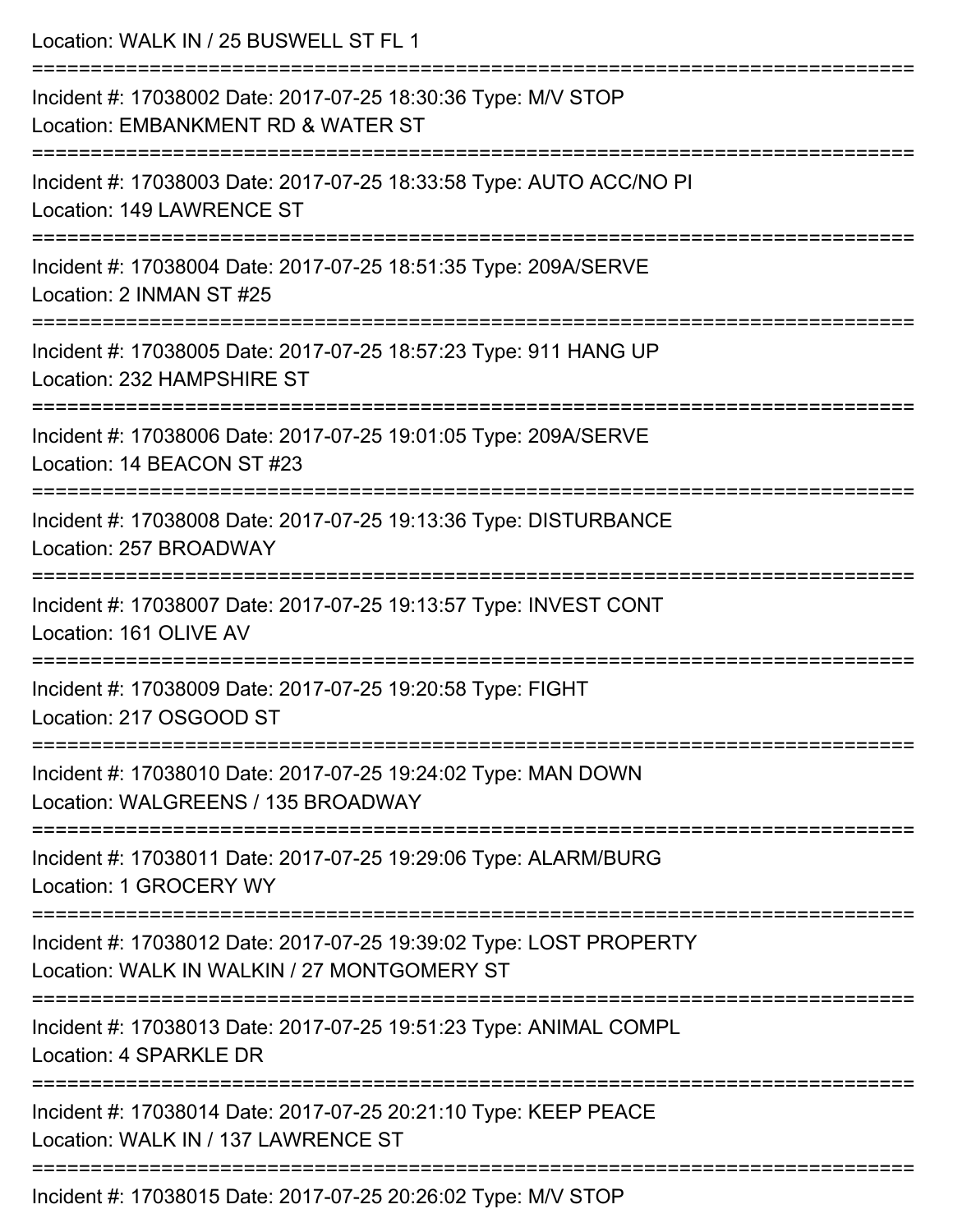| Incident #: 17038016 Date: 2017-07-25 20:46:50 Type: SUICIDE ATTEMPT<br>Location: 206 ESSEX ST #K                           |
|-----------------------------------------------------------------------------------------------------------------------------|
| Incident #: 17038017 Date: 2017-07-25 21:31:43 Type: ALARM/BURG<br>Location: 196 BROADWAY                                   |
| Incident #: 17038018 Date: 2017-07-25 21:35:09 Type: DRUG OVERDOSE<br>Location: ARLINGTON SCHOOL / 150 ARLINGTON ST         |
| Incident #: 17038019 Date: 2017-07-25 21:40:27 Type: M/V STOP<br>Location: ALMA ST & MYRTLE ST                              |
| Incident #: 17038020 Date: 2017-07-25 21:52:26 Type: DRUG VIO<br>Location: 183 HAVERHILL ST                                 |
| Incident #: 17038021 Date: 2017-07-25 22:05:26 Type: SUS PERS/MV<br>Location: CONGRESS ST & ENDICOTT ST<br>,_______________ |
| Incident #: 17038022 Date: 2017-07-25 22:17:31 Type: GENERAL SERV<br><b>Location: AMES ST</b>                               |
| Incident #: 17038023 Date: 2017-07-25 22:30:10 Type: DOMESTIC/PROG<br>Location: 11 LAWRENCE ST #505                         |
| Incident #: 17038024 Date: 2017-07-25 22:36:07 Type: STOL/MV/PAS<br>Location: 65 COOLIDGE ST                                |
| Incident #: 17038025 Date: 2017-07-25 22:49:03 Type: SUS PERS/MV<br>Location: AMHERST ST & COPLEY ST                        |
| Incident #: 17038026 Date: 2017-07-25 23:08:27 Type: A&B PAST<br>Location: MCDONALDS / 50 BROADWAY                          |
| Incident #: 17038027 Date: 2017-07-25 23:23:59 Type: DK (DRUNK)<br>Location: 50 BROADWAY                                    |
| Incident #: 17038028 Date: 2017-07-25 23:32:13 Type: MAN DOWN<br>Location: 295 COMMON ST                                    |
| Incident #: 17038029 Date: 2017-07-25 23:34:50 Type: RECOV/STOL/MV                                                          |